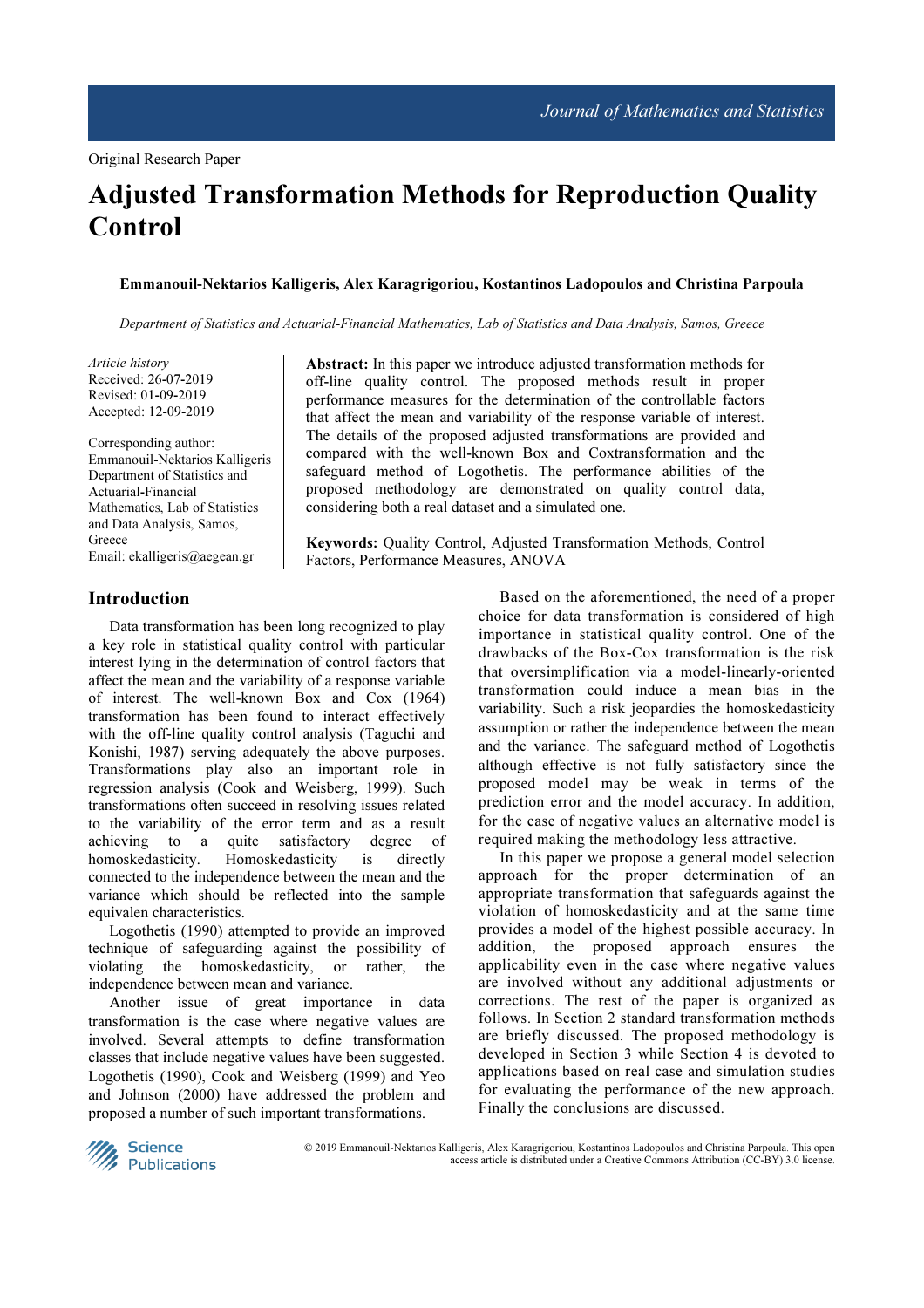## Methodology

The family of transformations that is most often used in practice is the one introduced by Box and Cox (1964) which is defined as follows:

$$
y_{bc} = \begin{cases} \frac{y^{\lambda} - 1}{\lambda}, & \lambda \neq 0 \\ \log(y), & \lambda = 0 \end{cases}
$$

where,  $y$  the original observations,  $y_{bc}$  the transformed observations and  $\lambda$  a properly selected value that defines the transformation applied to the original data.

Note that although the above class is applicable for strictly positive values of  $y$  a proper adjustment was also proposed in the same work, useful for  $y > \lambda_1$ , for  $\lambda_1$  wisely selected by the experimenter. This adjustment could be viewed as a shifted location transformation given by:

$$
y_{bc}^{(\lambda)} = \begin{cases} \left(y + \lambda_1\right)^{\lambda} - 1, & \lambda \neq 0 \\ \lambda_1, & \lambda = 0 \end{cases}
$$

$$
\log(y + \lambda_1), \lambda = 0
$$

An important component of statistical quality control is the accurate decision regarding the improvement of the product or the process for which there is a strong need in identifying properly the role of each of the controllable factors involved in the process. More specifically there is a need in identifying those factors affecting the variability from those affecting the mean. It is frequently observed an ambiguity or an overlap in the classification of the factors. This fact could be resolved by a proper transformation leading to the independence between the variance and the mean. Logothetis (1990) suggested the general functional form  $\sigma = f(\mu)$  for describing the relationship between the standard deviation  $\sigma$  and the mean  $\mu$ . For the particular case where:

$$
f(\mu) = a\mu^k \tag{1}
$$

the power  $k$  could be estimated through the simple linear regression model between the  $log(σ)$  and the  $log(μ)$  if a sample of n observations is available.

In statistical quality control, the Noise Performance Measure (NPM) is the measure which is used to identify the variability controllable factors of the process under investigation. In case there is no functional relation established then the noise performance measure is given by:

$$
NPM = -\log_{10}\left(s_T^2\right),
$$

where,  $s_T^2$  is the sample variance of the transformed data. Otherwise, the measure should be defined in such a way so that the relationship established is removed. In such a case, the measure is given by:

$$
NPM = 10\log_{10}\left(\frac{f(\overline{x})}{\sigma}\right)^2\tag{2}
$$

where,  $\bar{X}$  the sample mean of the data.

It should be noted that irrespectively of the noise measure chosen, the standard sample mean is always considered as the mean measure for the identification of the factors affecting the mean of the process.

The case of negative values could be handled in the above case in a similar fashion as in the Box-Cox transformation, with the implementation of an extra wisely chosen parameter  $k_1$  entering into the function form, namely  $\sigma = a(\mu + k_1)^k$ . It should be pointed out that various approaches for handling negative values have been proposed over the years. Yeo and Johnson (2000) have proposed a general class of transformations applicable without restrictions which resembles the Box-Cox methodology. This class of transformations is given by:

$$
y^{(\lambda, U)} = \begin{cases} \frac{(y+1)^{\lambda} - 1}{\lambda}, & \text{if } \lambda \neq 0, y \ge 0\\ \log(y+1), & \text{if } \lambda = 0, y \ge 0\\ -\frac{\left[(-y+1)^{2-\lambda} - 1\right]}{2-\lambda}, & \text{if } \lambda \neq 2, y < 0\\ -\log(-y+1), & \text{if } \lambda = 2, y < 0 \end{cases}
$$

Observe that Yeo and Johnson transformation is equivalent to the two-parameter Box-Cox with  $\lambda = 1$  for  $y > 0$ . On the other hand, for  $y < -1$  the transformation is equivalent to Box-Cox transformation of the variable  $-v$ +1 with power 2- $\lambda$  instead of  $\lambda$ .

Alternative classes of transformations for negative values like the folded power family (see Cook and Weisberg (1999), p. 330) have been proposed, but rarely used due to limited properties of the resulting transformations. For other such approaches see Hawkins and Weisberg (2017).

#### The Proposed Transformations

#### The Simple Polynomial Approach

For describing the relationship between the standard deviation and the mean, we propose:

$$
\sigma = a\mu^k \tag{3}
$$

and then identify, via an exhaustive search, the best estimates  $a$  and  $k$  for which the mean squared error is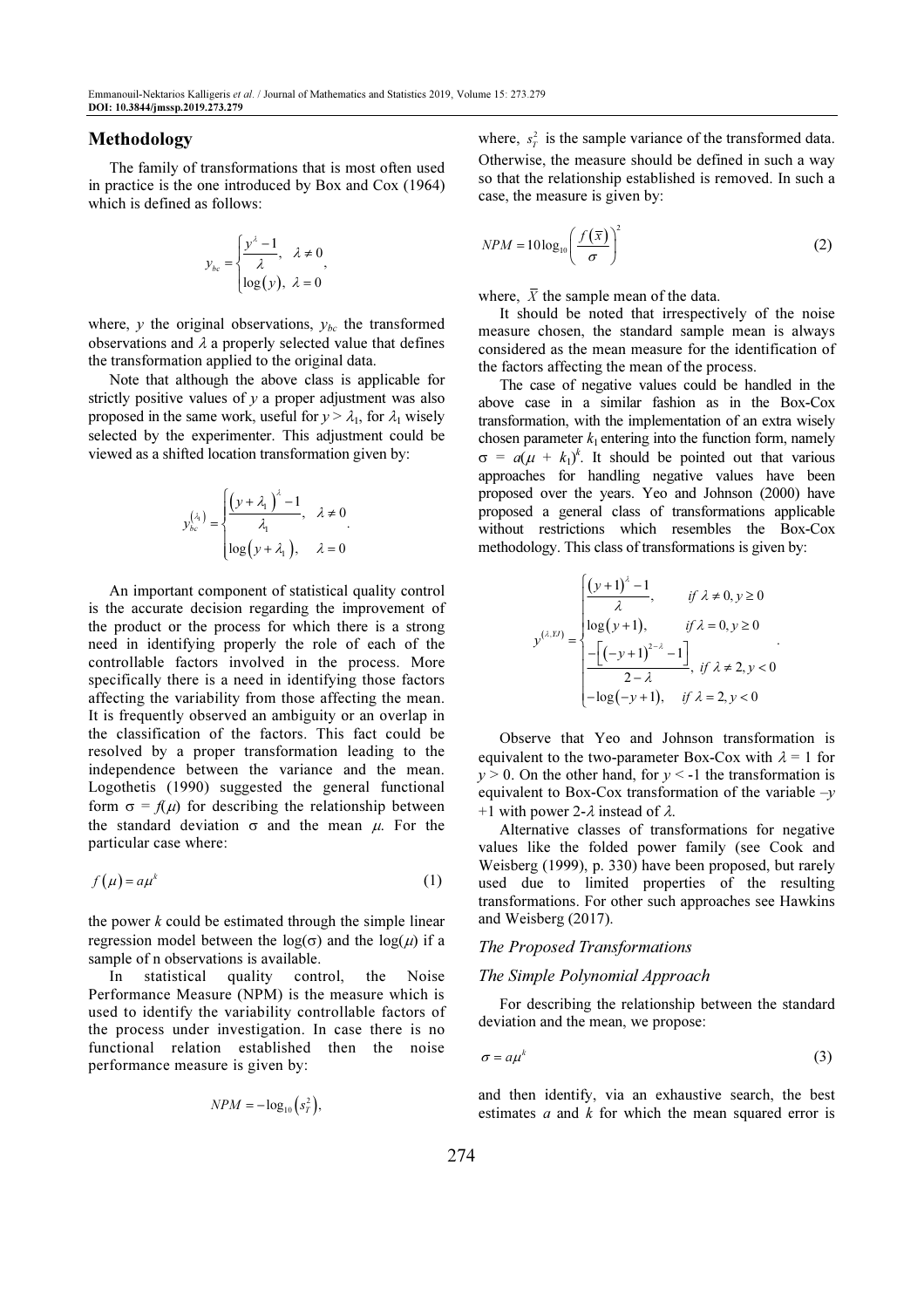minimized. Note that the approach is equivalent to the model selection criteria technique since all competing models have the same penalty term. Indeed, for Akaike Information Criterion (AIC) given by:

$$
AIC = -2\log Lik + pn,
$$

where, *Lik* the likelihood,  $p$  is fixed and equal to 2 representing the number of parameters involved for all competing models.

It should be pointed out that the approach based on the simple linear regression used by Logothetis is not a proper one since for its implementation a further "internal" logtransformation is required for the implementation of the regression analysis technique. As a result, the analysis attempts to model not the intended standard deviation but the logarithm of it with all the unavoidable consequences of reduced variability. This defect of the Logothetis method is resolved through the proposed procedure which attempts the modeling of the standard deviation taking into consideration the actual variability of the process.

#### The Full Polynomial Approach

Instead of the first approach as previously described, we further recommend the polynomial regression:

$$
\sigma = a_0 + a_1 \mu + a_2 \mu^2 + \dots + a_k \mu^k, \tag{4}
$$

where, via an exhaustive search the best polynomial can be identified. In fact we choose the polynomial of degree k for which AIC is minimized.

Note that the proposed model is applicable not only for positive but also for negative values. Indeed, observe that the models proposed by Box-Cox and Logothetis can be considered as special cases of the proposed polynomial regression. The advantages of the full polynomial regression is the selection of the best possible model which possesses the highest possible accuracy in terms of the mean squared error and the coefficient of determination.

Based on the above methods the noise performance measures introduced in the previous section are reformulated accordingly.

Additionally, the control charts associated with the mean and variability of the process ( $\overline{X}$  – R chart) could be appropriately adjusted to incorporate the proposed methodology. Indeed, such charts are useful in verifying whether a process is in control or whether changes have affected the process or product resulting in an out-ofcontrol procedure. The implications of the proposed procedure will be presented through both real and simulated data in the following section.

#### Remark 1

In the KKLP method for selecting the optimal value of the parameter  $k$ , we first preassigned a sufficiently large range of candidate values and then for each value of k, through ordinary least squares (OLS), the estimate  $\hat{a}$  of  $a$  is being estimated. The optimal  $k$  is chosen to be the one for which the minimum MSE is attained. Thus, the optimal estimate of  $a$  is the OLS estimator  $\hat{a}$  obtained when  $k$  takes its optimal value. As a result, â has all standard properties of OLS i.e., consistency, unbiasedness and asymptotic normality. For the Ladopoly method, the aforementioned procedure was also implemented with the exception that instead of using MSE as a criterion for the determination of  $k$ , we made use of AIC, due to the fact that it assigns a considerable penalty for too many terms in the polynomial regression equation. Based on the above, all the estimates of the coefficients a involved in KKLP and Ladopoly methods, have the standard properties of OLS. It remains as an open problem to examine the asymptotic theory associated with the estimate of the power k which is left for future work.

## Applications

#### Real Data - Performance Measures

The dataset consists of three (3) measurements for each combination of six (6) factors with three (3) levels each, according to the design of  $OA_{18}3^6$  (see Taguchi and Konishi (1987)). The full dataset is given in Table 0 in the Appendix.

By applying the:

- (a) Standard Taguchi performance measure
- (b) Logothetis measure
- (c) Box-Cox transformation
- (d) The simple polynomial approach referred to as KKLP (Kalligeris-Karagrigoriou-Ladopoulos-Parpoula)
- (e) The full polynomial approach referred to as Ladopoly (Ladopoulos polynomial)

to both the mean and variability, the results presented in the Appendix are obtained.

The purpose of this analysis is to identify the factors affecting the mean and those affecting the variability with the least possible overlapping. The mean and variance have been evaluated for each of the 18 experiments using the 3 available measurements and the ANOVA results are presented in Tables 1-5 (see Appendix). Table 1 refers to the mean and Tables 2-5 refer to the variability of the real data.

The Taguchi and Box-Cox transformations (Table 2 and Table 4) recognize both A and B as factors affecting the variability with almost identical Pvalues (i.e., Pvalues<0.05). Observe though, that the same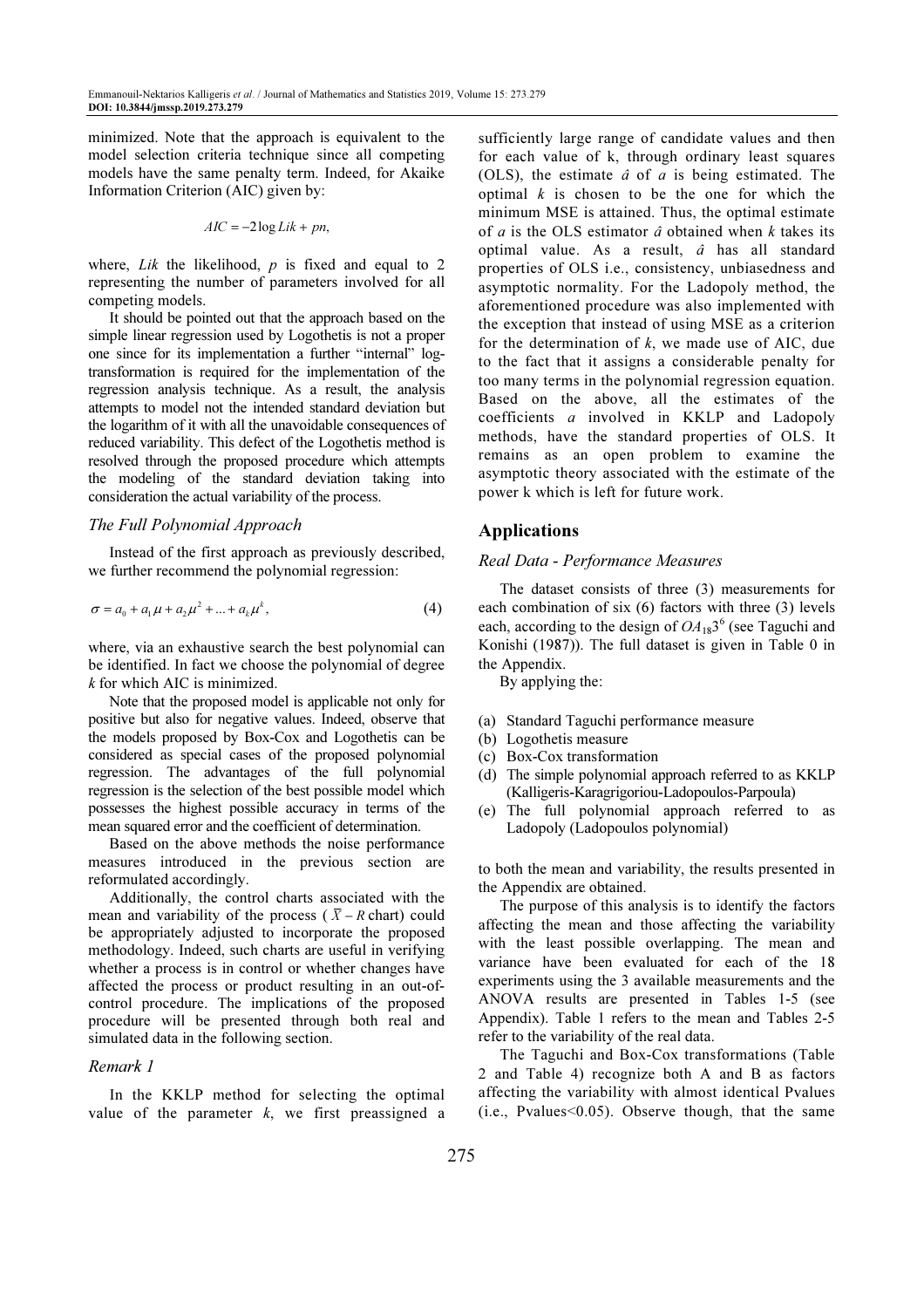factors are recognized as factors affecting the mean  $(i.e., Pvalues = 0.00)$  resulting in a complete confusion (Table 1). Logothetis method (Table 3) resolves partly the problem by identifying only the factor A (i.e., Pvalue $\leq 0.05$ ) while the proposed method of KKLP manages to fully resolve the issue by recognizing neither A nor B as factors affecting the variability (i.e., Pvalues>0.05).

In conclusion, the proposed methodology removes the dependence between mean and variance which results in clear discrimination between the factors affecting the main characteristics of the procedure.

#### Simulations

The simulations that took place, mimic the real dataset of Table 0 and performed with the use of R (Fox and Weisberg, 2019). The formulation of the simulated dataset is fully based on the one of the real dataset presented in the previous section. Finally, the proposed technique is applied to  $\overline{X} - S$  control chart (Shewhart (1931)) which is used to evaluate the two basic characteristics of a procedure.

For this purpose we apply the:

- (a) Standard  $\overline{X}$  S control chart;
- (b) Logothetis transformation given in (1),  $\sigma = f(\mu) = \sigma_1$ and  $\mu = f^1(\sigma s) \equiv \mu_1$ λ
- (c) Box-Cox transformation,  $y_{bc} = \frac{y^{\lambda} 1}{\lambda 1}$ λ  $=\frac{y^{\lambda}-y^{\lambda}-y^{\lambda}}{x-\lambda}$
- (d) KKLP given in (3),  $\sigma = f_{KKLP}(\mu) = \sigma_2$  and  $\mu =$  $f_{KKLP}^{-1}(\sigma) f_{KKLP}^{-1}(\sigma) \equiv \mu_2 + (\sigma) \equiv \mu_3$
- (e) Ladopoly given in (4),  $\sigma = f_{Ladonolv}(\sigma)$   $\sigma_3$  and  $\mu$  =  $f_{Ladopolv}$ .

Figure 1 presents the charts for  $\bar{X}$ ,  $\mu_1$ ,  $\mu_2$  and  $\mu_3$ while Fig. 2 the charts for S;  $\sigma_1$ ,  $\sigma_2$  and  $\sigma_3$ . We observe that the multiple  $\overline{X}$ -Graph reveals the out-of-control point via Logothetis and KKLP approaches. All others fail to reveal the out-of-control single point (observed at time point  $t_{14}$ ). Ladopoly approach appears to behave similarly to the original  $\overline{X}$  -Graph at least in reference to the out-of-control point  $t_{14}$ . Note that the Ladopoly approach is the one that tends to describe as accurately as possible the observed  $\bar{X}$ -values regressed on the Svalues. Therefore as expected the similarities between the original  $\overline{X}$  and Ladopoly are observed. KKLP is superior to Logothetis due to the fact that in general, this approach results in a more accurate modeling of the underline characteristic  $(\sigma)$ . Ladopoly, as before, attempts to describe as accurately as possible the original S-values and as a result the out-of-control point is easily revealed. Finally, Logothetis and KKLP are comparable in terms of identifying the out-of-control point but it should be stressed out that the modeling for Logothetis method is based on the logarithm transformation of the original (S,  $\overline{X}$ ) data as opposed to KKLP for which the modeling is based on the raw data.



Fig. 1:  $\overline{X}$  -Graph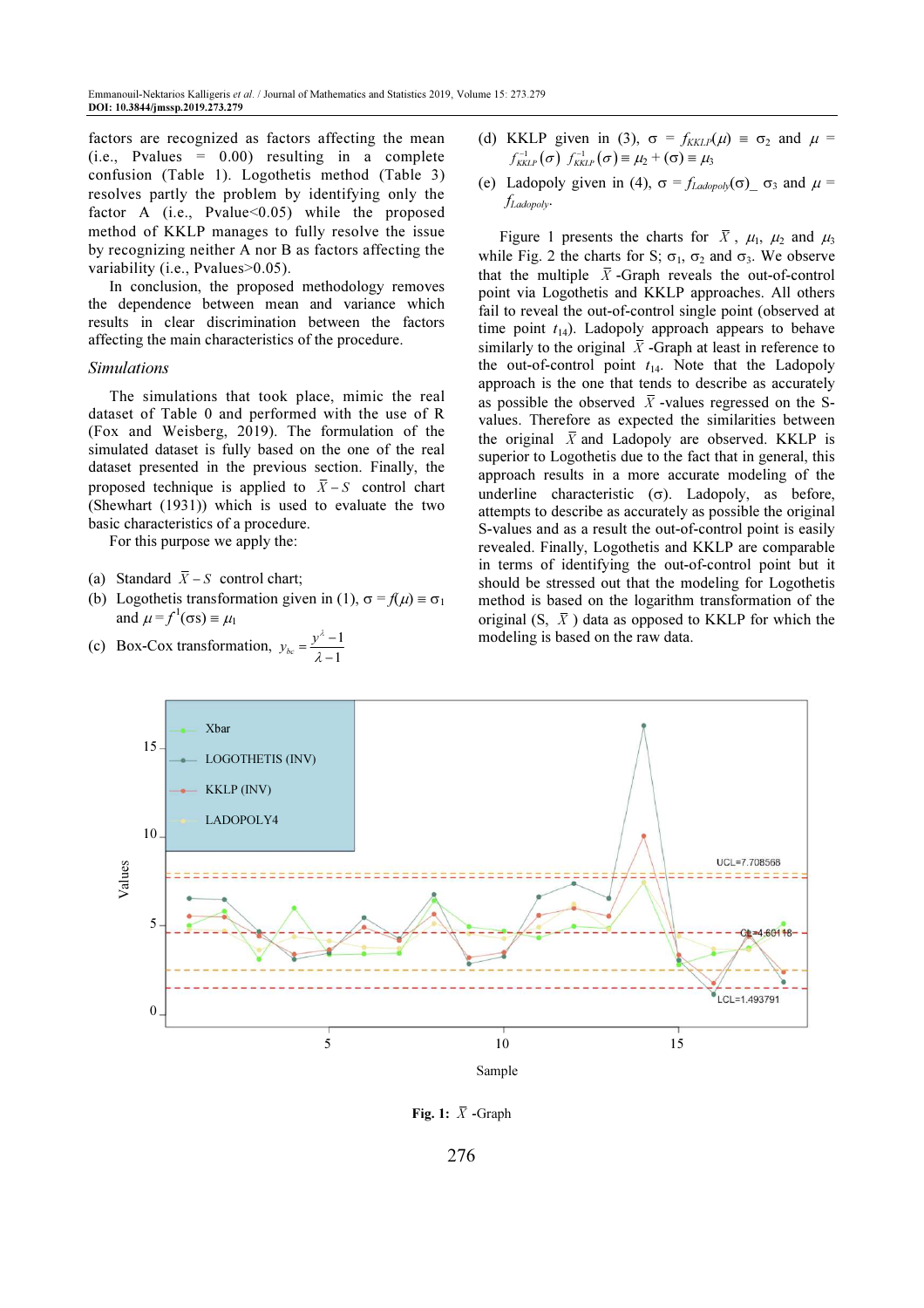

Fig. 2: S-Graph

Note that "Ladopoly4" and "Ladopoly3" in Fig 1 and 2, represent the full polynomial in (4) with  $k = 4$  and 3, respectively.

## Conclusion

A proper data transformation is considered to be of high importance in statistical quality control for achieving a satisfactory degree of homeskedasticity and at the same time ensuring high accuracy and great applicability. In this paper by relying on a general model selection approach we propose appropriate transformations that safeguard against the violation of homoskedasticity and at the same time provide the highest possible accuracy. In addition, the proposed transformations ensure the applicability even in the cases where negative values are involved.

The KKLP method through the model  $\sigma = f_{KKLP}(\mu)$  $a\mu^k$  succeeds in recognizing discrepancies in the noise behavior which are depicted in the  $\bar{X}$ -Graph through the transformation  $\mu = (\sigma/k)^{1/a}$ . Hence the KKLP methodology provides the double  $\overline{X}$ -control chart which suffices to reveal the behavior of both noise and mean of the data.

Concludingly, we proposed adjusted transformations for off-line quality control. The proposed methods result in proper performance measures for the determination of the controllable factors that affect the mean and variability of the response variable of interest.

## Acknowledgement

The authors wish to express their appreciation to the Editor and two anonymous Referees for taking the time to evaluate our work. Their comments and suggestions improved the quality as well as the presentation of the manuscript. This work was completed as part of the research activities of the Laboratory of Statistics and Data Analysis of the University of the Aegean.

## Author's Contributions

E.N. Kalligeris: Conceptualization, data curation, formal analysis, methodology, software, supervision, writing – original draft.

A. Karagrigoriou: Conceptualization, formal analysis, methodology, supervision, writing – review and editing.

K. Ladopoulos: Data curation, Formal analysis, software.

C. Parpoula: Methodology, supervision, writing – review and editing.

## References

- Box, G.E.P. and D.R. Cox, 1964. An analysis of transformations. J. Royal Stat. Society, 26: 211-252. DOI: 10.1111/j.2517-6161.1964.tb00553.x
- Cook, R.D. and S. Weisberg, 1999. Applied Regression Including Computing and Graphics. 1st Edn., Wiley, New York, ISBN-10: 047131711X, pp: 623.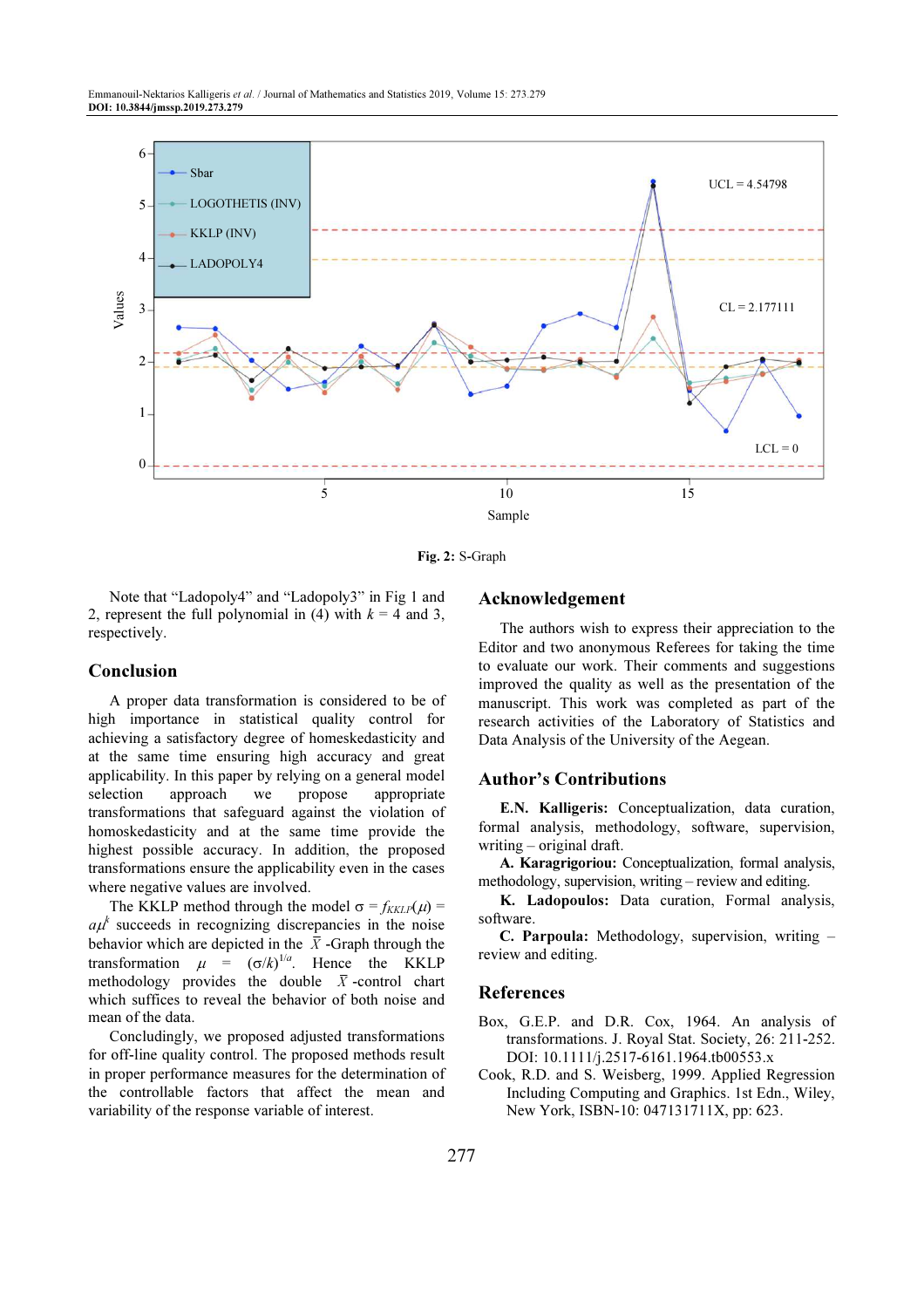- Fox, J. and S. Weisberg, 2018. An R Companion to Applied Regression. 3rd Edn., SAGE Publications, LOS ANGELES, ISBN-10: 1544336470, pp: 608.
- Hawkins, D. and S. Weisberg, 2017. Combining the Box-Cox power and generalized log transformations to accommodate nonpositive responses in linear and mixed effects linear models. South African Stat. J., 51; 317-328.
- Logothetis, N., 1990. Box-Cox transformation and the Taguchi method. J. Royal Stat. Society, 39: 31-48. DOI: 10.2307/2347809

## Appendix

Real Data Results

Table 0: Data used for the real case study

- Shewhart, W.A., 1931. Economic Control of Quality of Manufactured Product. 1st Edn., Martino Fine Books, Eastford, pp: 501.
- Taguchi, G. and S. Konishi, 1987. Taguchi methods orthogonal arrays and linear graphs: Tools for quality engineering. American Supplier Institute, Egypt.
- Yeo, I.K. and R. Johnson, 2000. New family of power transformations to improve normality or symmetry. Biometrika, 87: 954-959. DOI: 10.1093/biomet/87.4.954

|       |   | <b>Table 0.</b> Data used for the real case study<br><b>Internal Order-Control Factors</b> |   |   |   |       |       |       |
|-------|---|--------------------------------------------------------------------------------------------|---|---|---|-------|-------|-------|
|       |   | ↑                                                                                          |   | 5 | 6 | Data  |       |       |
| Trial | A | в                                                                                          | D | Е | F | $Y_1$ | $Y_2$ | $Y_3$ |
|       |   |                                                                                            |   |   |   | 10.4  | 10.6  | 10.8  |
|       |   |                                                                                            |   |   |   | 9.8   | 9.9   | 9.7   |
|       |   |                                                                                            |   |   |   | 9.1   | 9.1   | 9.2   |
|       |   |                                                                                            |   |   |   | 10.2  | 10.3  | 10.5  |
|       |   |                                                                                            |   |   |   | 9.5   | 9.6   | 9.7   |
|       |   |                                                                                            |   |   |   | 9.1   | 9.0   | 8.9   |
|       |   |                                                                                            |   |   |   | 9.9   | 9.6   | 9.5   |
|       |   |                                                                                            |   |   |   | 9.2   | 9.3   | 9.1   |
| 9     |   |                                                                                            |   |   |   | 9.3   | 9.4   | 9.5   |
| 10    |   |                                                                                            |   |   |   | 9.4   | 9.5   | 9.0   |
|       |   |                                                                                            |   |   |   | 10.0  | 10.3  | 9.9   |
| 12    |   |                                                                                            |   |   |   | 9.0   | 9.2   | 9.1   |
| 13    |   |                                                                                            |   |   |   | 9.8   | 9.6   | 9.9   |
| 14    |   |                                                                                            |   |   |   | 9.2   | 9.1   | 9.5   |
| 15    |   |                                                                                            |   |   |   | 9.3   | 9.2   | 9.3   |
| 16    |   |                                                                                            |   |   |   | 9.2   | 9.1   | 9.4   |
|       |   |                                                                                            |   |   |   | 10.5  | 10.4  | 10.7  |
| 18    |   |                                                                                            |   |   |   | 9.5   | 9.4   | 9.6   |

### Table1: General linear model average versus A; B; C; D; E; F

| DF | Adj SS | Adj MS | F-Value  | P-Value |
|----|--------|--------|----------|---------|
|    | 9.645  | 4.823  | 1813.840 | 0.000   |
|    | 0.612  | 0.306  | 115.030  | 0.000   |
|    | 0.032  | 0.016  | 5.960    | 0.013   |
|    | 0.517  | 0.026  | 9.720    | 0.002   |
|    | 1.004  | 0.502  | 188.790  | 0.000   |
|    | 0.011  | 0.005  | 1.990    | 0.174   |
| 14 | 0.037  | 0.003  |          |         |
| 26 | 11.392 |        |          |         |
|    |        |        |          |         |

Table 2: General linear model NPM (Taguchi) versus A; B; C; D; E; F

| Source | DF | Adj SS | Adj MS | F-Value | P-Value |
|--------|----|--------|--------|---------|---------|
| A      |    | 0.979  | 0.490  | 6.86    | 0.037   |
| B      |    | 1.698  | 0.849  | 11.88   | 0.013   |
| C      |    | 0.095  | 0.047  | 0.66    | 0.555   |
| D      |    | 0.088  | 0.044  | 0.62    | 0.576   |
| Е      |    | 0.046  | 0.023  | 0.32    | 0.740   |
| F      |    | 0.037  | 0.019  | 0.26    | 0.780   |
| Error  |    | 0.357  | 0.071  |         |         |
| Total  |    | 3.300  |        |         |         |